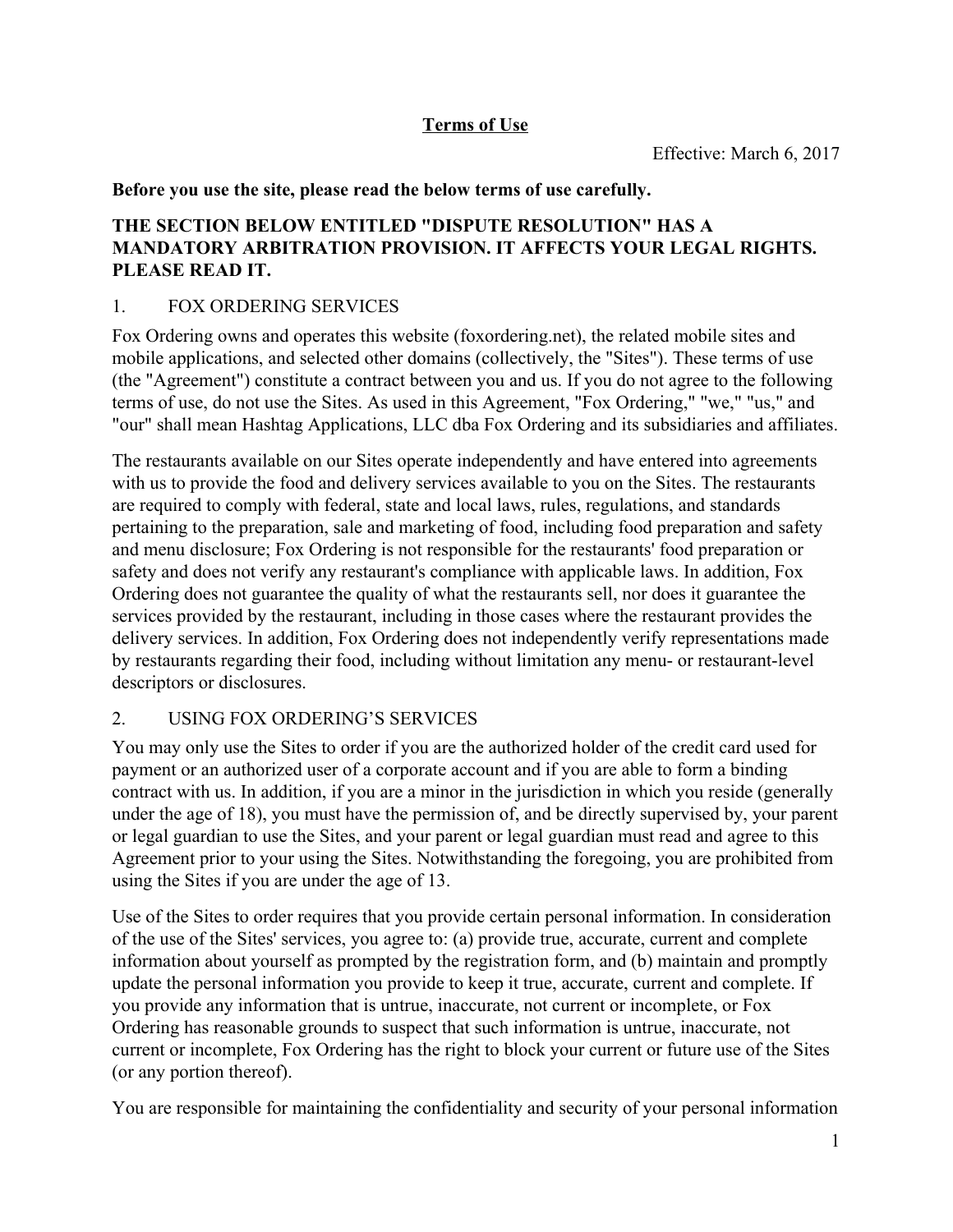and for all activities or any other actions that occur under or are taken in connection with your use of the Sites. You agree to (a) immediately notify Fox Ordering of any known or suspected unauthorized use(s) of your personal information while using the Sites, or any known or suspected breach of security, including loss, theft, or unauthorized disclosure of your credit card information in connection with use of the Sites; and (b) ensure that you exit from the Sites at the end of each session. Fox Ordering will not be liable for any injury, loss or damage of any kind arising from or relating to your failure to comply with (a) and (b) or for any acts or omissions by you or someone else using your personal information.

# 3. ALCOHOLIC BEVERAGES POLICY

Some jurisdictions permit the ordering and delivery of alcoholic beverages. In such jurisdictions, if you place an order that includes any alcoholic beverage, you acknowledge that you are at least 21 years of age. Upon delivery or pickup, as applicable, you shall present a government-issued identification card, evidencing your age. If you do not comply with these terms, you agree that the alcoholic beverage(s) will not be released to you, and you shall forfeit the cost of such beverages.

# 4. CREDIT POLICY

Unless prohibited by law, in the event of any error in your order or the amount you were charged, you are entitled to a credit, provided it is brought to our attention within 60 days of your order date. If you do not raise the issue within 60 days of your order date, you waive the ability to receive a credit for any error.

## 5. MATERIALS AND LICENSE

With the exception of User Content (defined below), the Sites and everything on them, from text to photos to videos to graphics and software, (collectively, the "Materials") are owned by or licensed to Fox Ordering. The Sites and the Materials are protected by copyright, trademark, trade dress, domain name, patent, trade secret, international treaties and/or other proprietary rights and laws of the United States and other countries. Except as otherwise indicated on the Sites and except for the trademarks, service marks, logos and trade names of other companies that are displayed on the Sites, all trademarks, service marks, logos, trade dress and trade names are proprietary to Fox Ordering, including without limitation, FOX ORDERING and the foxordering.net trade dress. Please be advised that Fox Ordering enforces its intellectual property rights to the fullest extent of the law.

We grant you a limited, non-exclusive, non-transferable and revocable license to access and use the Sites and/or the Materials for your personal use, solely as expressly permitted by this Agreement and subject to all the terms and conditions of this Agreement, all applicable intellectual property laws, and any Additional Terms (as defined below) contained on the Sites. Any other use of the Sites and/or the Materials is strictly prohibited. No Materials may be copied, republished, uploaded, posted, transmitted, distributed in any way, and/or modified without our express written permission. Nothing contained on the Sites should be interpreted as granting to you any license or right to use any of the Materials and/or third party proprietary content on the Sites without the express written permission of Fox Ordering or the appropriate third party owner, as applicable.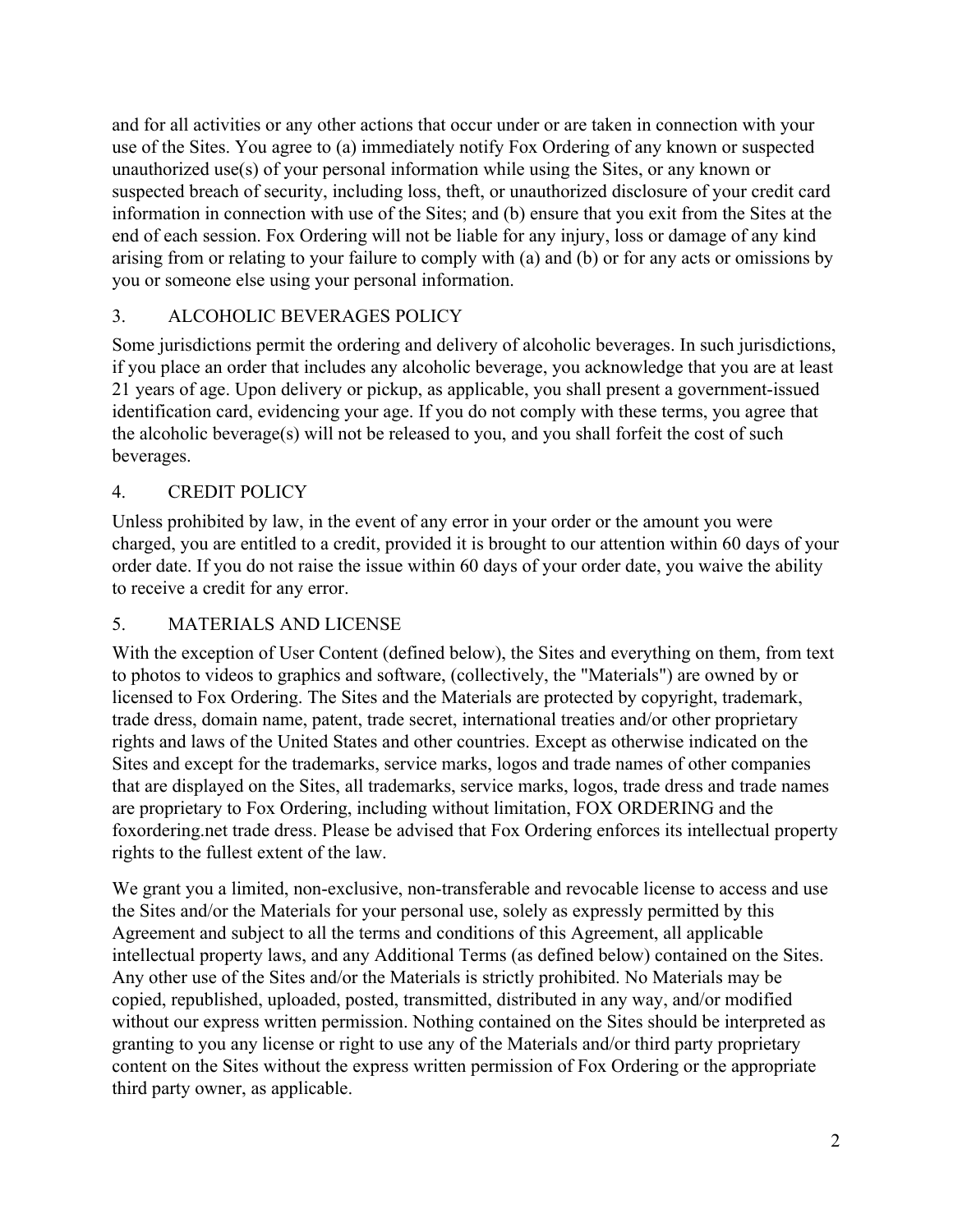If you download any software from the Sites, you may not redistribute, sell, decompile, reverse engineer, disassemble, or otherwise reduce the software to a human-perceivable form.

Fox Ordering reserves the right, in its sole and absolute discretion, to modify, suspend, or discontinue at any time, with or without notice, the Sites and/or services offered on or through the Sites (or any part thereof), including but not limited to the Sites' features, look and feel, and functional elements and related services.

# 6. USER CONTENT AND CONDUCT

**I. User Conduct** By accessing the Sites, you agree:

- A. to comply with all applicable laws regarding online conduct and submission of acceptable User Content;
- B. not to use the Sites or the services or submit content to the Sites if you are under the age of 13;
- C. not to use the Sites to purchase alcohol unless you and the alcohol recipient are 21 or older and present a valid photo identification(s) verifying your age at the time of alcohol delivery;
- D. not to access the Sites or services using a third-party's account/registration without the express consent of the account holder;
- E. not to attempt, through any means, to gain unauthorized access to any part of the Sites and/or any service, other account, computer system and/or network connected to any Fox Ordering server;
- F. not to attempt to impersonate another user or person;
- G. not to advertise, or solicit, any user to buy or sell any products or services, unless authorized by Fox Ordering;
- H. not to deep-link to the Sites and/or access the Sites manually and/or with any robot, spider, web crawler, extraction software, automated process and/or device to scrape, copy and/or monitor any portion of the Sites and/or any Materials and/or other content on the Sites, unless Fox Ordering has given you specific permission to do so in writing;
- I. not to conduct any kind of systematic retrieval of data or other content from the Sites;
- J. not to create or compile, directly or indirectly, any collection, compilation, database or directory from the Site content;
- K. not to use the Sites in any manner that could damage, disable, overburden and/or impair any Fox Ordering server, or the network(s) connected to any Fox Ordering server, and/or interfere with any other party's use and enjoyment of the Sites;
- L. not to transmit any chain letters or junk email;
- M. not to use any information obtained from the Sites or the Fox Ordering services in order to contact, advertise to, solicit, or sell to any user or restaurant;
- N. not to sell or transfer your profile;
- O. not to use the Sites to engage in commercial activities apart from sanctioned use of Fox Ordering services;
- P. not to use the Sites as part of an effort to compete with Fox Ordering, the Sites, or the Fox Ordering services;
- Q. not to copy any content, including, but not limited to restaurant menu content and third-party reviews, for republication in any format or media;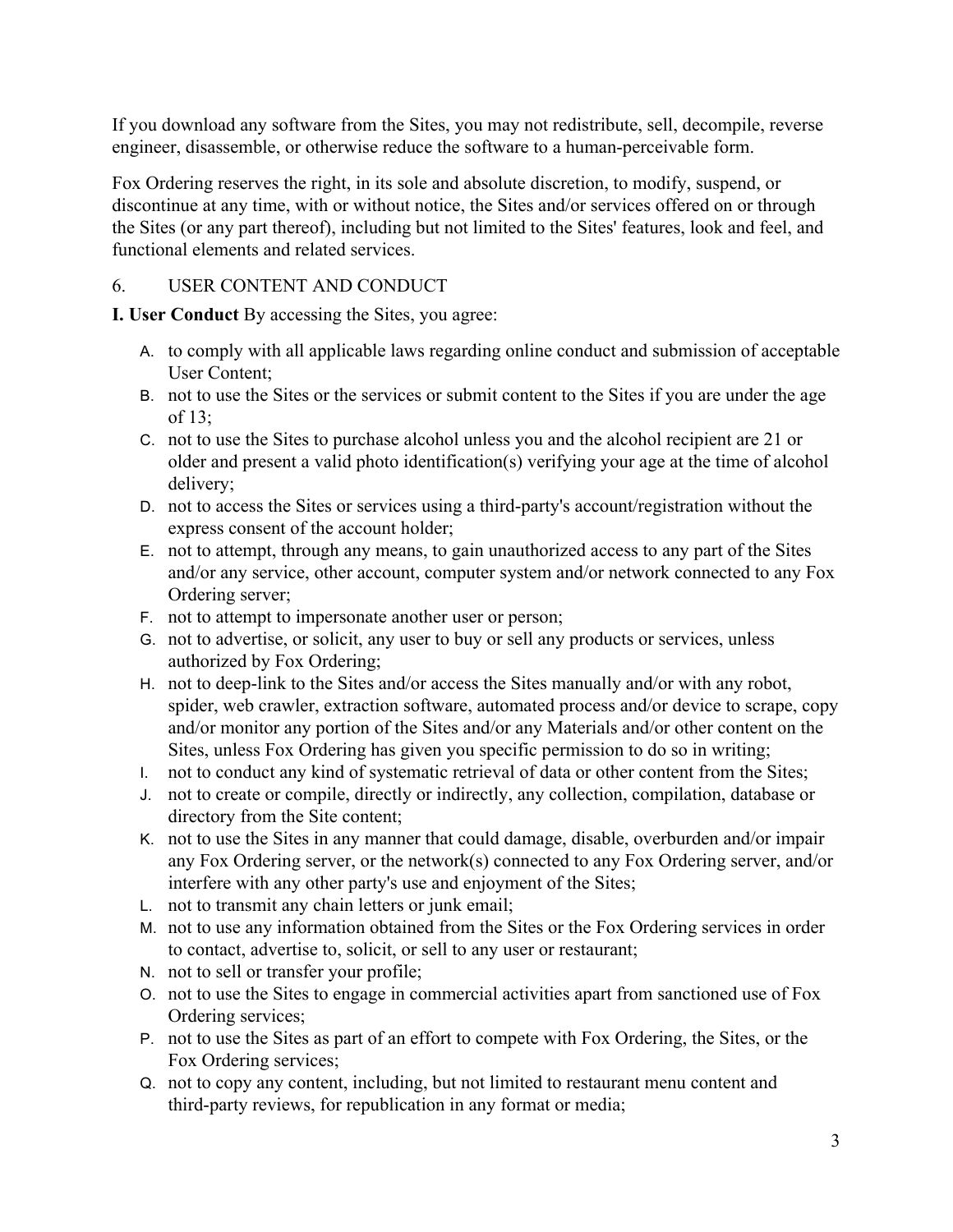- R. not to license, sell and/or otherwise provide access to and/or use of the Sites to any third party, including without limitation to build a competitive product and/or service;
- S. not to create restaurant reviews or blog entries for or with any commercial or other purpose or intent that does not in good faith comport with the purpose or spirit of the Sites;
- T. not to copy, publish or redistribute any coupon or discount code or act in bad faith in an attempt to manipulate or gain an unintended commercial benefit from incentive offers;
- U. not to harass, annoy, intimidate or threaten any Fox Ordering employees or agents engaged in providing any portion of Fox Ordering's services;
- V. not to display an advertisement, or accept payment or anything of value from a third person in exchange for your performing any commercial activity on or through the Sites or Fox Ordering's services on behalf of that person, such as posting blogs or bulletins with a commercial purpose;
- W. not to delete the copyright or other proprietary rights notice from any User Content or any portion of the Sites or Fox Ordering's services;
- X. not to upload or transmit viruses or other harmful, disruptive or destructive files;
- Y. not to disrupt, interfere with, or otherwise harm or violate the security of the Sites, or any services, system resources, accounts, passwords, servers or networks connected to or accessible through the Sites or affiliated or linked sites (including those of our restaurant partners); and
- Z. not to use the Sites for any illegal purposes.

You agree that the consequences of commercial use or re-publication of User Content or Materials from the Sites or other violations of the foregoing proscriptions may be so serious and incalculable that monetary compensation may not be a sufficient or appropriate remedy and that Fox Ordering will be entitled to temporary and permanent injunctive relief to prohibit such use or activity, without the need to prove damages.

# **II. Content You Provide**

Fox Ordering may provide you with interactive opportunities on the Sites, (collectively, "Interactive Areas"). You represent and warrant that you are the owner of and/or otherwise have the right to provide all information, comments, reviews, ratings and/or other materials and/or content that you submit, post and/or otherwise transmit to the Sites ("User Content").

# **III. Use of Your Content**

You grant Fox Ordering an irrevocable, transferable, paid up, royalty-free, perpetual, non-exclusive worldwide sub-licensable license to use, copy, display, publish, modify, remove, publicly perform, translate, create derivative works from, distribute and/or otherwise use User Content in connection with Fox Ordering's business and in all forms of media now known or hereafter invented (collectively, the "Uses"), without notification to and/or approval by you. You further grant Fox Ordering a license to use your username and/or other user profile information, including without limitation, your ratings history and how long you have been a Fox Ordering diner, to attribute User Content to you in connection with the Uses, if we choose to do so, again without notification to and/or approval by you. Further, if you provide any suggestions, input or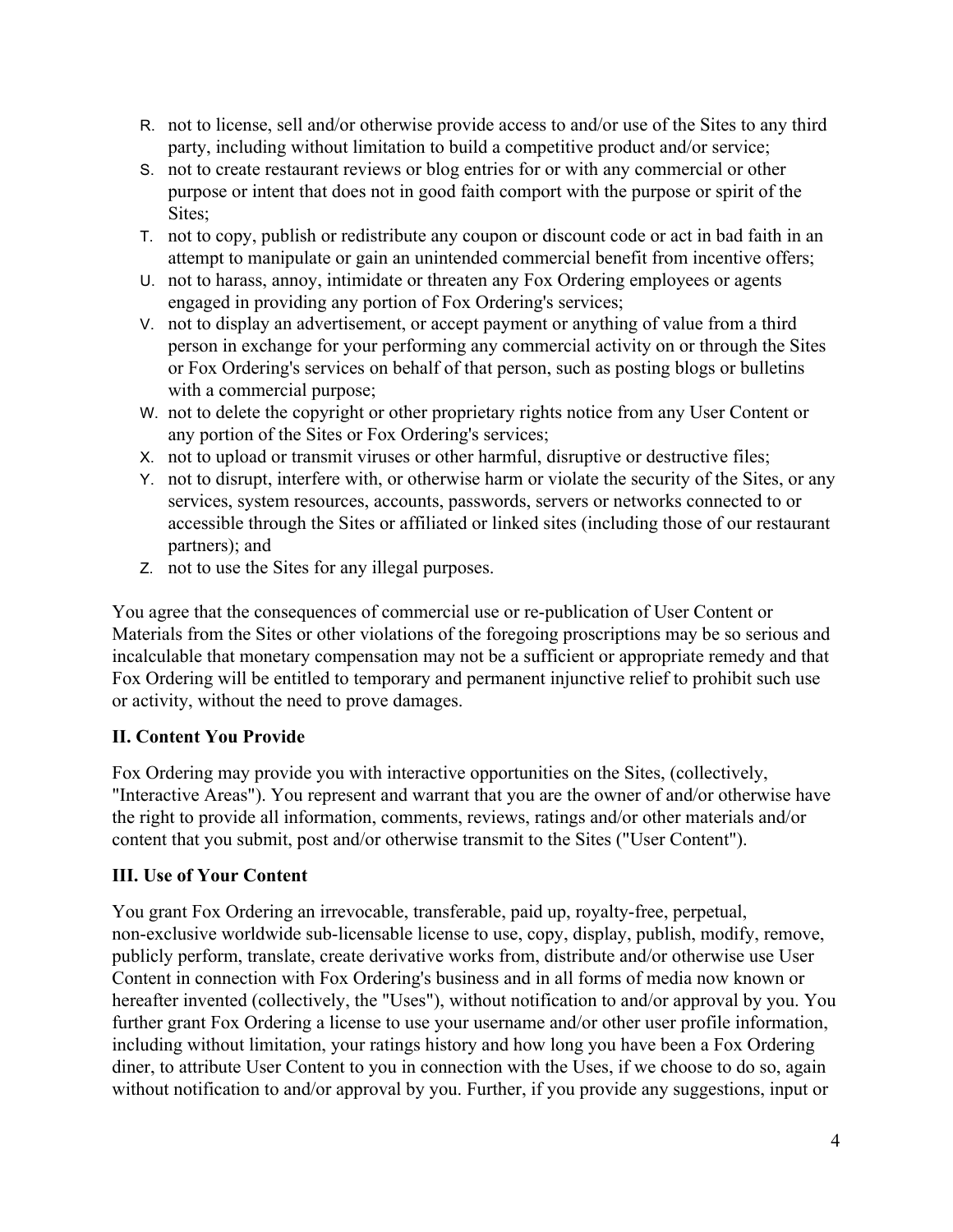other feedback relating to the Sites or the services we provide, Fox Ordering shall have the right to freely and fully exercise and exploit such content in connection with its business, without notice to, approval by or compensation to you.

User Content transmitted to certain parts of the Sites, including, without limitation, restaurant pages and certain Interactive Areas, may be posted in public areas on our Sites, including without limitation in a compilation format, and as such will be publicly visible and accessible. Fox Ordering and its officers, directors, employees, parents, subsidiaries, affiliates, successors, assigns, licensors, licensees, designees, business partners, contractors, agents and representatives (collectively, the "Released Parties") will not be responsible for, and you hereby expressly release the Released Parties from, any and all liability for the action of any and all third parties with respect to User Content.

# **IV. Conduct within Interactive Areas**

By transmitting User Content, you agree to follow the standards of conduct below and any additional standards that may be stated on the Sites. We do our best to encourage civility and discourage disruptive communication on the Sites. We also discourage communications that incite others to violate our standards. We expect your cooperation in upholding our standards. You are responsible for all of your User Content. You agree not to provide any User Content that:

- A. is unlawful, harmful to adults or minors, threatening, abusive, harassing, tortious, defamatory, vulgar, obscene, profane, offensive, invasive of another's privacy, hateful, and/or racially, ethnically and/or otherwise objectionable;
- B. has a commercial, political or religious purpose;
- C. is false, misleading and/or not written in good faith;
- D. infringes any patent, trademark, trade secret, copyright, right of privacy and/or publicity, and/or other proprietary rights of any person and/or entity;
- E. is illegal and/or promotes illegal activity;
- F. contains unauthorized advertising and/or solicits users to a business other than those on the Sites; and/or
- G. is intended to interrupt, destroy or limit the functionality or integrity of any computer software, hardware or Materials on the Sites or other websites.

Fox Ordering may monitor any and all use of the Sites; however, we are under no obligation to do so. We may manage the Sites in a manner intended to protect our property and rights and to facilitate the proper functioning of the Sites. If any User Content or conduct on our Sites violates our standards, or any other terms and conditions of this Agreement; or interferes with other peoples' enjoyment of the Materials or our Sites; or that we believe is inappropriate; in our sole judgment, we reserve the right to change, delete or remove, in part or in full, any such User Content or Materials; and we further reserve the right to terminate or suspend access to any Interactive Areas or any Sites. Fox Ordering will cooperate with local, state and/or federal authorities to the extent required by applicable law in connection with User Content.

#### **V. Ratings and Reviews**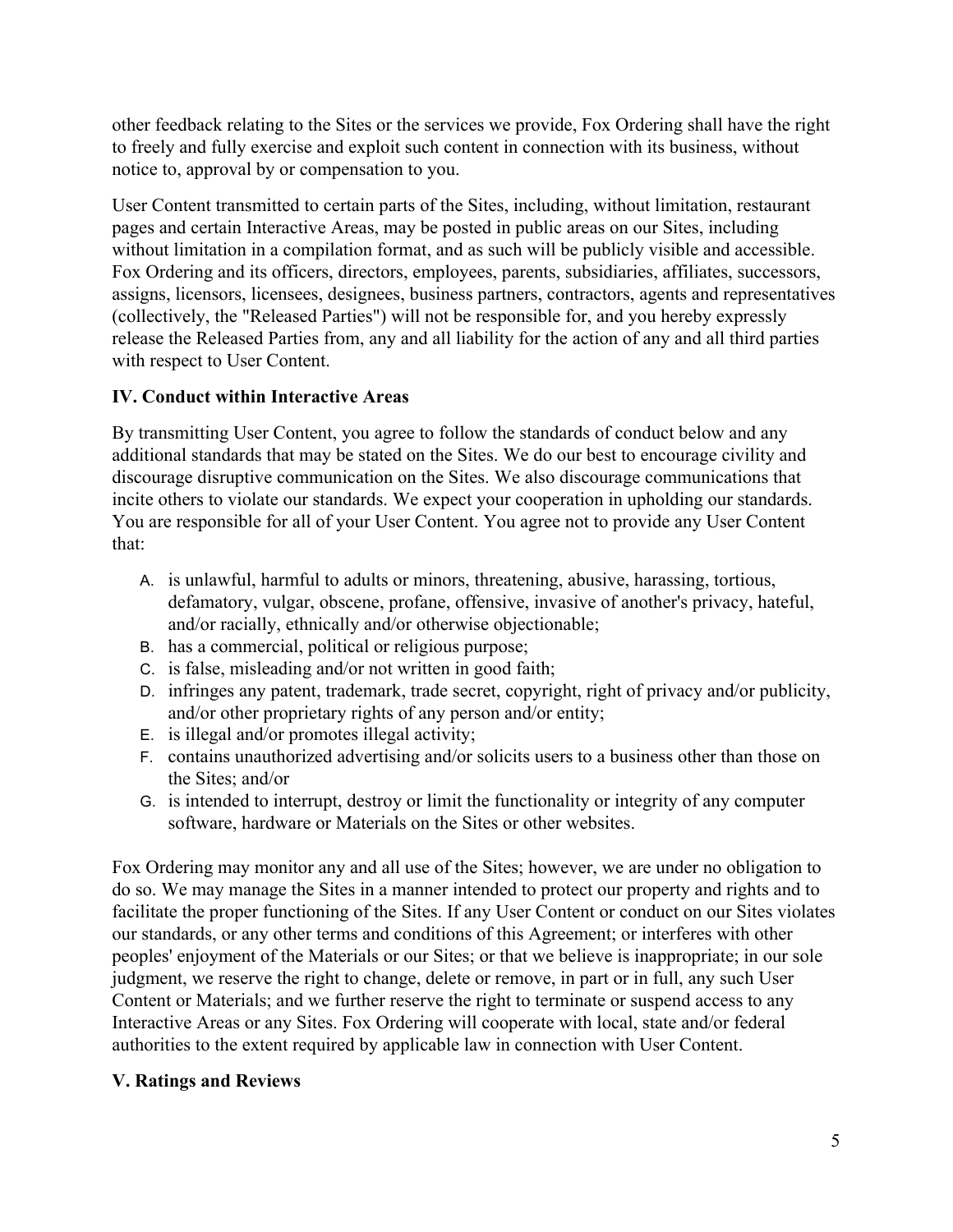The Sites may allow you to rate and post reviews of restaurants and other businesses ("Ratings and Reviews"). Such Ratings and Reviews are considered User Content and are governed by the terms and conditions of this Agreement, including, without limitation, your agreement regarding your use of Interactive Areas and the Sites' standards of conduct. Ratings and Reviews are not endorsed by Fox Ordering, and do not represent the views of Fox Ordering or of any affiliate or partner of Fox Ordering. Fox Ordering does not assume liability for Ratings and Reviews or for any claims, liabilities or losses resulting from any Ratings and Reviews. We strive to maintain a high level of integrity with our Ratings and Reviews and other User Content. Therefore, all Ratings and Reviews must comply with the following criteria: (1) before posting a Rating or Review, you must have had first-hand experience with the restaurant; (2) you may not have a proprietary or other affiliation with either the restaurant or any of its competitors; (3) you may not draw any legal conclusions regarding the restaurants' products, services or conduct; and (4) your review must otherwise comply with the terms of this Agreement. Any Rating and/or Review that we determine, in our sole discretion, could diminish the integrity of the Ratings and Reviews, the Materials and/or the Sites may be removed or excluded by us without notice.

#### 7. DISCLAIMER

THE SITES, THE MATERIALS AND ALL OTHER CONTENT ON THE SITES ARE PROVIDED "AS IS" AND WITHOUT WARRANTIES OF ANY KIND, EITHER EXPRESS OR IMPLIED. TO THE FULLEST EXTENT PERMISSIBLE BY APPLICABLE LAW, THE RELEASED PARTIES DISCLAIM, WITH RESPECT TO THE MATERIALS AND ALL OTHER CONTENT ON THE SITES, ALL WARRANTIES, EXPRESS OR IMPLIED, INCLUDING, BUT NOT LIMITED TO IMPLIED WARRANTIES OF MERCHANTABILITY, FITNESS FOR A PARTICULAR PURPOSE AND NON-INFRINGEMENT. FOX ORDERING DOES NOT REPRESENT OR WARRANT THAT THE SITES, THE MATERIALS AND/OR THE OTHER CONTENT ON THE SITES WILL BE SECURE, UNINTERRUPTED AND/OR ERROR-FREE, THAT DEFECTS WILL BE CORRECTED, AND/OR THAT THE SITES, THE MATERIALS AND/OR OTHER CONTENT ON THE SITES ARE FREE FROM VIRUSES OR OTHER HARMFUL COMPONENTS. FOX ORDERING DOES NOT WARRANT OR MAKE ANY REPRESENTATIONS REGARDING THE USE OR THE RESULTS OF THE USE OF THE SITES, THE MATERIALS AND/OR ANY OTHER CONTENT ON THE SITES IN TERMS OF THEIR CORRECTNESS, ACCURACY, RELIABILITY, TIMELINESS, COMPLETENESS, CURRENTNESS, OR OTHERWISE, INCLUDING WITHOUT LIMITATION, THE QUALITY AND/OR TIMING OF A DELIVERY ORDERED ON THE SITES AND/OR THE FOOD OR OTHER PRODUCTS DELIVERED. YOU (AND NOT FOX ORDERING) ASSUME THE ENTIRE COST OF ALL NECESSARY SERVICING, REPAIR, OR CORRECTION RELATING TO YOUR USE OF THE SITES, THE MATERIALS AND/OR OTHER CONTENT ON THE SITES. APPLICABLE LAW MAY NOT ALLOW THE EXCLUSION OF IMPLIED WARRANTIES, SO THE ABOVE EXCLUSION MAY NOT FULLY APPLY TO YOU. THIS EXCLUSION IS ENFORCEABLE IN NEW JERSEY.

#### 8. LIMITATION OF LIABILITY

IN NO EVENT SHALL FOX ORDERING BE LIABLE TO YOU FOR ANY INDIRECT, SPECIAL, INCIDENTAL, OR CONSEQUENTIAL DAMAGES, OR ANY LOSS OR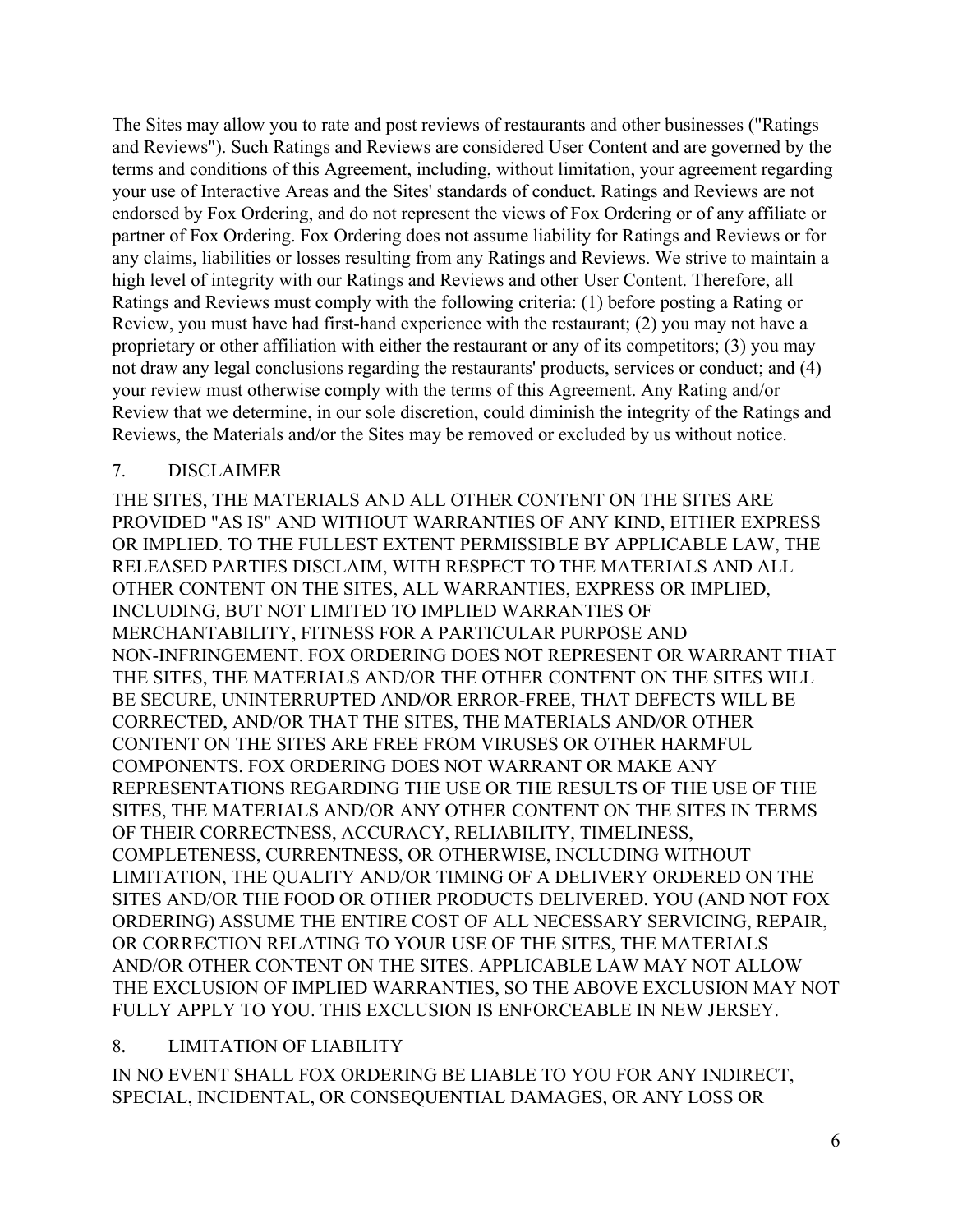DAMAGES WHATSOEVER (EVEN IF FOX ORDERING HAS BEEN PREVIOUSLY ADVISED OF THE POSSIBILITY OF SUCH DAMAGES), IN A WARRANTY, CONTRACT, OR NEGLIGENCE ACTION THAT IN ANY MANNER ARISES OUT OF OR IN CONNECTION WITH THE USE, INABILITY TO USE, PERFORMANCE OF, OR SERVICES PROVIDED ON OR THROUGH THE SITES. FOX ORDERING ASSUMES NO RESPONSIBILITY AND SHALL NOT BE LIABLE FOR ANY DAMAGES TO, OR VIRUSES THAT MAY INFECT YOUR COMPUTER EQUIPMENT OR OTHER PROPERTY ON ACCOUNT OF YOUR ACCESS TO, USE OF, BROWSING OF, OR DOWNLOADING OF ANY MATERIAL FROM THE SITES. FOX ORDERING ASSUMES NO RESPONSIBILITY OR LIABILITY IN ANY MANNER ARISING OUT OF OR IN CONNECTION WITH ANY INFORMATION, CONTENT, PRODUCTS, SERVICES, OR MATERIAL AVAILABLE ON OR THROUGH THE SITES, AS WELL AS ANY THIRD PARTY WEBSITE PAGES OR ADDITIONAL WEBSITES LINKED TO THIS SITE, FOR ANY ERROR, DEFAMATION, LIBEL, SLANDER, OMISSION, FALSEHOOD, OBSCENITY, PORNOGRAPHY, PROFANITY, DANGER, INACCURACY CONTAINED THEREIN OR HARM TO PERSON OR PROPERTY CAUSED THEREBY. THESE LIMITATIONS SHALL APPLY NOTWITHSTANDING ANY FAILURE OF ESSENTIAL PURPOSE OF ANY LIMITED REMEDY. IN NO EVENT SHALL FOX ORDERING'S TOTAL LIABILITY TO YOU FOR ALL DAMAGES, LOSSES AND CAUSES OF ACTION, WHETHER IN WARRANTY, CONTRACT, OR NEGLIGENCE EXCEED (A) THE AMOUNT PAID BY YOU TO FOX ORDERING OR A FOX ORDERING'S RESTAURANT, IF ANY, OR (B) \$500 (WHICHEVER IS LESS). BECAUSE SOME JURISDICTIONS DO NOT ALLOW THE EXCLUSION OR LIMITATION OF LIABILITY FOR CONSEQUENTIAL OR INCIDENTAL DAMAGES, THE ABOVE LIMITATIONS MAY NOT APPLY TO YOU. THIS LIMITATION IS ENFORCEABLE IN NEW JERSEY.

YOU AND FOX ORDERING AGREE THAT THE WARRANTY DISCLAIMERS AND LIMITATIONS OF LIABILITY IN THIS AGREEMENT ARE MATERIAL, BARGAINED-FOR BASES OF THIS AGREEMENT, AND THAT THEY HAVE BEEN TAKEN INTO ACCOUNT IN DETERMINING THE CONSIDERATION TO BE GIVEN BY EACH PARTY UNDER THIS AGREEMENT AND IN THE DECISION BY EACH PARTY TO ENTER INTO THIS AGREEMENT. YOU AND FOX ORDERING AGREE THAT THE WARRANTY DISCLAIMERS AND LIMITATIONS OF LIABILITY IN THESE TERMS OF USE ARE FAIR AND REASONABLE.

IF YOU ARE DISSATISFIED WITH THE SITE OR DO NOT AGREE TO ANY PROVISIONS OF THESE TERMS OF USE, YOUR SOLE AND EXCLUSIVE REMEDY IS TO DISCONTINUE USING THE SITE, EXCEPT AS MAY BE OTHERWISE PROVIDED FOR IN THIS SECTION.

#### 9. THIRD PARTY LINKS

The Sites may contain links to websites that are owned, controlled, developed, sponsored and/or maintained by third parties and which may be subject to additional terms and conditions ("Third Party Websites"). Fox Ordering does not review, monitor, operate and/or control the Third Party Websites and Fox Ordering makes no guarantees, representations and/or warranties as to, and shall have no liability for, the content available on or through and/or the functioning of the Third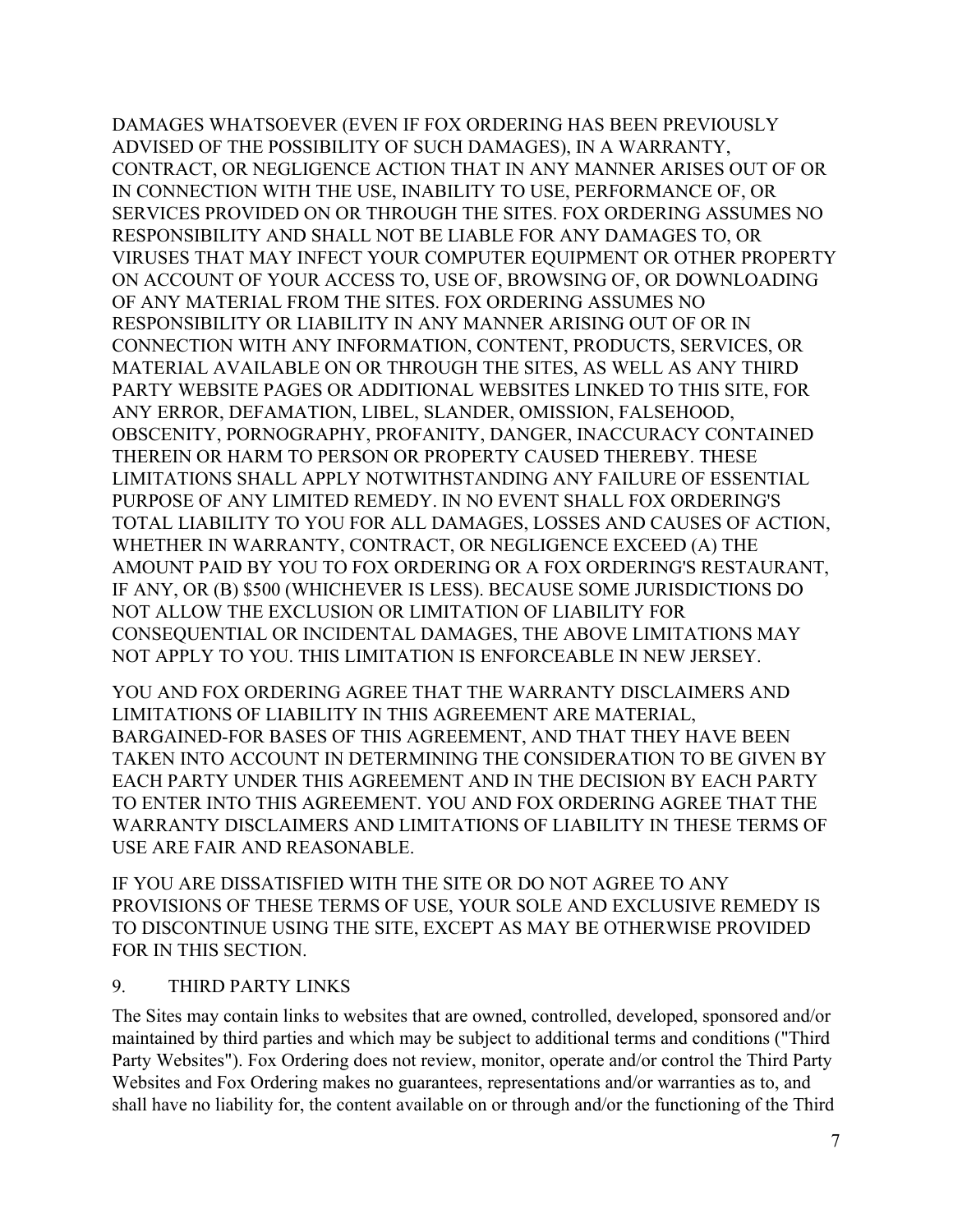Party Websites. By providing access to Third Party Websites, Fox Ordering is not recommending and/or otherwise endorsing the products and/or services provided by the sponsors and/or owners of those websites. Your access and/or use of the Third Party Websites, including providing information, materials and/or other content to the Third Party Websites, is entirely at your own risk. Fox Ordering reserves the right to discontinue links to any Third Party Websites at any time and for any reason, without notice.

# 10. ADDITIONAL TERMS

Your use of the Sites is subject to any and all additional terms, policies, rules or guidelines applicable to Fox Ordering's services or certain features of the Sites that we may post or link to on the Sites (collectively, the "Additional Terms"), such as end-user license agreements, or other agreements or rules applicable to particular features, promotions or content on the Sites. All such Additional Terms are hereby incorporated into this Agreement by reference.

# 11. PRIVACY POLICY

The terms and conditions of the Privacy Policy located at https://fromtherestaurant.com/PrivacyPolicy.pdf are incorporated into this Agreement by reference.

# 12. COPYRIGHT POLICY

Fox Ordering respects the intellectual property of others, and we ask all of our users to do the same. If you believe that your copyrighted work has been copied and is accessible on the Sites or a website through which our services may be accessed in a way that constitutes copyright infringement, please provide Fox Ordering's Copyright Agent (as set forth below) with notification containing the following information required by the Digital Millennium Copyright Act, 17 U.S.C. 512:

- A. A physical or electronic signature of a person authorized to act on behalf of the copyright owner of the work that allegedly has been infringed;
- B. Identification of the copyrighted work claimed to have been infringed, or, if multiple copyrighted works allegedly have been infringed, then a representative list of such copyrighted works;
- C. Identification of the material that is claimed to be infringing and that is to be removed or access to which is to be disabled, and information reasonably sufficient to permit us to locate the allegedly infringing material, e.g., the specific web page address on the Sites;
- D. Information reasonably sufficient to permit us to contact the party alleging infringement, including an email address;
- E. A statement that the party alleging infringement has a good-faith belief that use of the copyrighted work in the manner complained of is not authorized by the copyright owner, its agent, or the law; and
- F. A statement that the information in the notification is accurate, and under penalty of perjury, that the party alleging infringement is authorized to act on behalf of the copyright owner of the work that allegedly has been infringed.

Please send this notification to Fox Ordering, 4301 Oak Circle Suite 7, Boca Raton FL, 33431.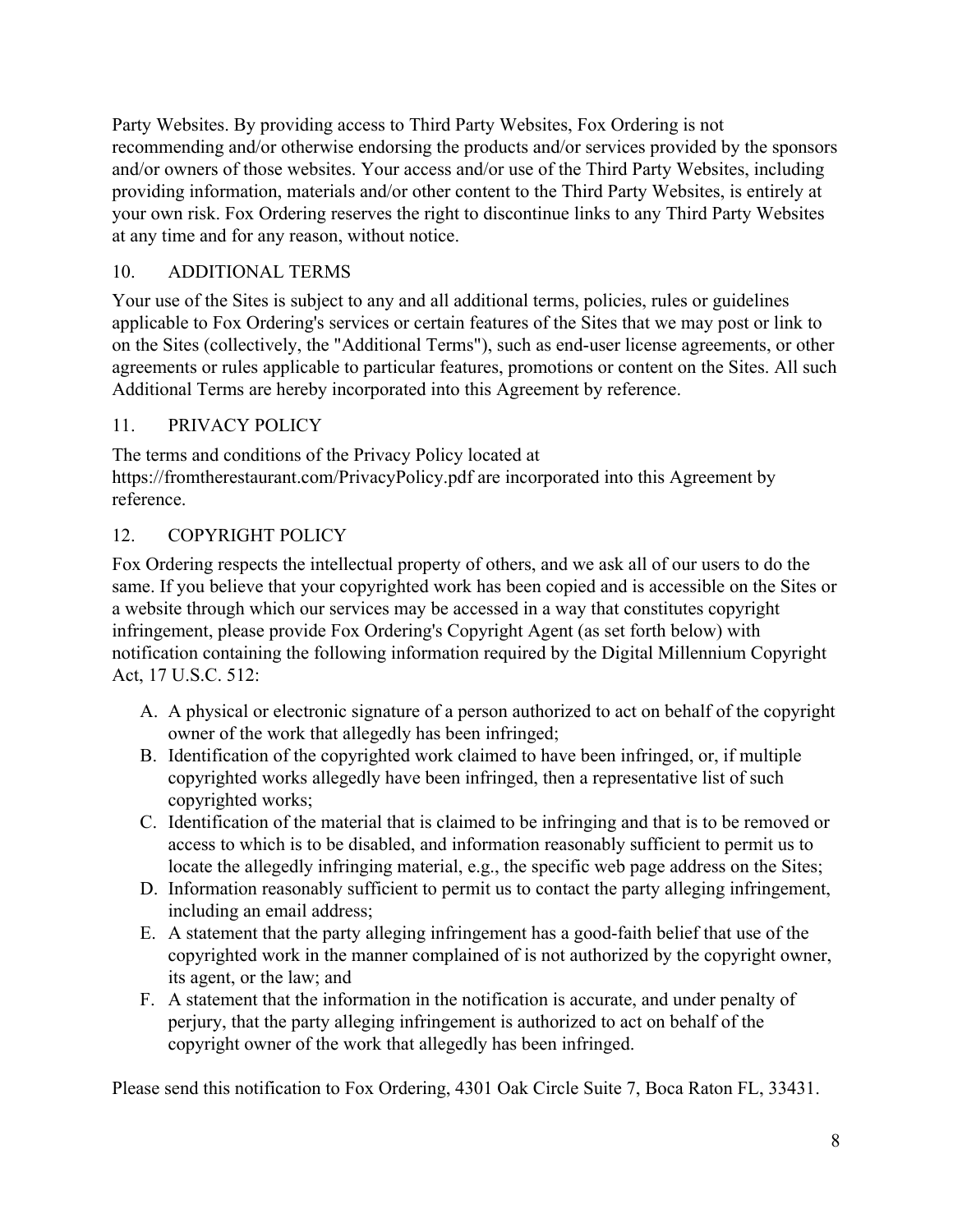# 13. VIOLATIONS OF THE AGREEMENT

Fox Ordering reserves the right to seek all remedies available at law and in equity for violations of the Agreement, including without limitation the right to block access to the Sites from a particular account, device and/or IP address.

# 14. CHANGES TO THE AGREEMENT

We may change this Agreement from time to time and without prior notice. If we make a change to this Agreement, it will be effective as soon as we post it, and the most current version of this Agreement will always be posted under the "Terms of Use" tab ("Updated Terms"). If we make a material change to the Agreement, we may notify you. You agree that you will review this Agreement periodically. By continuing to access and/or use the Sites after we post Updated Terms, you agree to be bound by the Updated Terms, and if you do not agree to the Updated Terms, you will stop using the Sites. This Agreement will govern any disputes arising before the effective date of the Updated Terms.

# 15. GOVERNING LAW

You acknowledge and agree that your access to and/or use of the Sites, the Materials and other content on the Sites is subject to all applicable international, federal, state and local laws and regulations. The terms, conditions and policies contained in this Agreement shall be governed by and construed in accordance with the laws of the State of Florida, without regard to its conflict of laws principles.

## 16. DISPUTE RESOLUTION

**A. Arbitration** You agree that all claims, disputes or disagreements that may arise out of the interpretation or performance of this Agreement, or that in any way relate to your use of the Sites, the Materials and/or other content on the Sites, shall be submitted exclusively to binding arbitration, except that each party retains the right to bring an individual action in small claims court and the right to seek injunctive or other equitable relief in a court of competent jurisdiction to prevent the actual or threatened infringement, misappropriation or violation of a party's copyrights, trademarks, trade secrets, patents or other intellectual property rights. Arbitration means that an arbitrator and not a judge or jury will decide the claim. Rights to prehearing exchange of information and appeals may also be limited in arbitration. **You acknowledge and agree that you and Fox Ordering are each waiving the right to a trial by jury. You further acknowledge and agree that you waive your right to participate as a plaintiff or class member in any purported class action or representative proceeding**. Further, unless both you and Fox Ordering otherwise agree in writing, the arbitrator may not consolidate more than one person's claims, and may not otherwise preside over any form of any class or representative proceeding. If this specific paragraph is held unenforceable, then the entirety of this "Dispute Resolution" section will be deemed void. Except as provided in the preceding sentence, this "Dispute Resolution" section will survive any termination of these Terms of Use. You further acknowledge that any claim arising under this Agreement will be brought within one year of its accrual or it will be waived.

**B. Arbitration Rules** The arbitration will be administered by the American Arbitration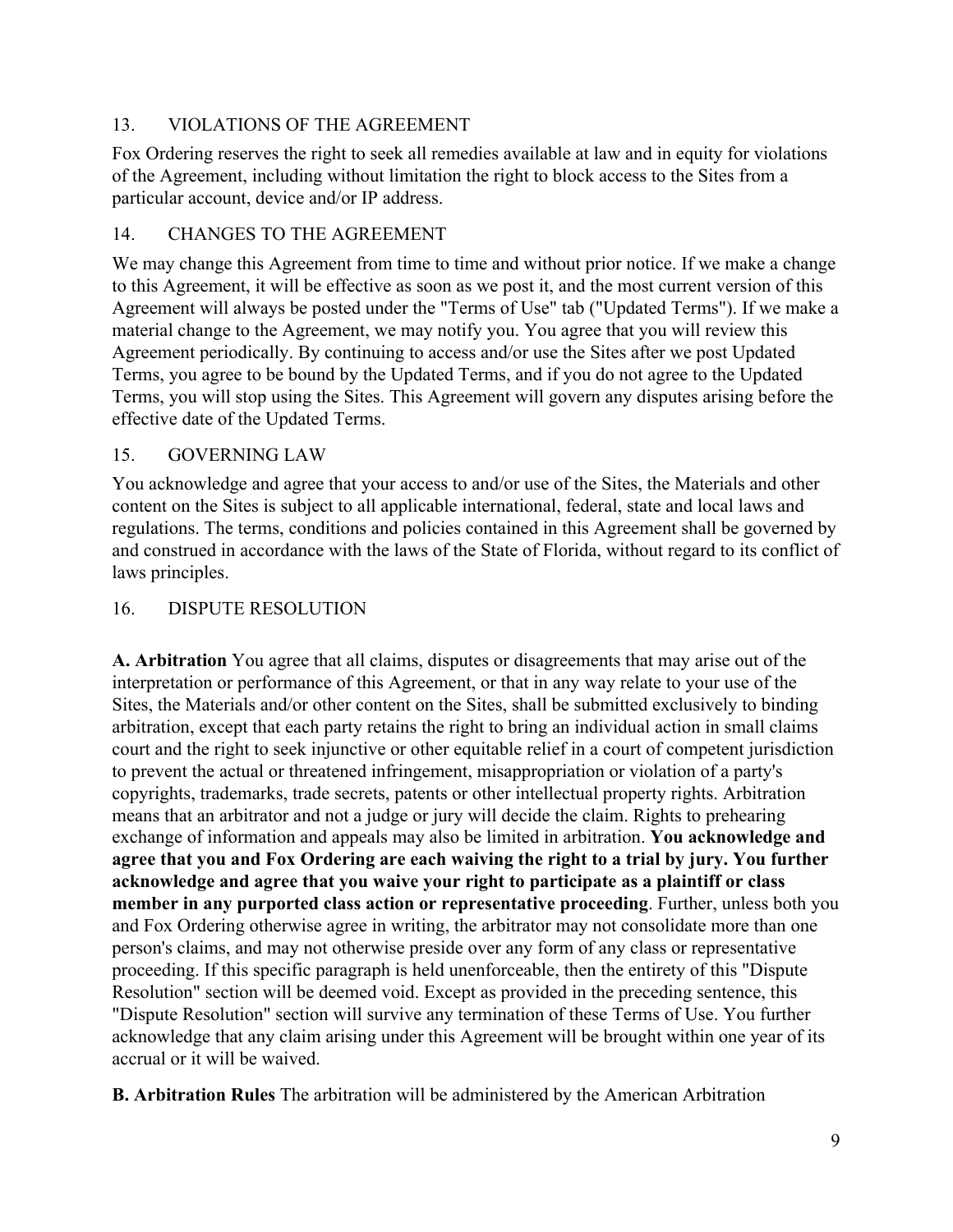Association ("AAA") in accordance with the Commercial Arbitration Rules and the Supplementary Procedures for Consumer Related Disputes (the "AAA Rules") then in effect, except as modified by this "Dispute Resolution" section. (The AAA Rules are available at www.adr.org/aaa/ShowProperty?nodeId=/UCM/ADRSTAGE2021425 or by calling the AAA at 1-800-778-7879). The Federal Arbitration Act will govern the interpretation and enforcement of this Section.

**C. Arbitration Process** A party who desires to initiate arbitration must provide the other party with a written Demand for Arbitration as specified in the AAA Rules. (The AAA provides a form Demand for Arbitration

at [https://www.adr.org/cs/idcplg?IdcService=GET\\_FILE&dDocName=ADRSTAGE2034889&R](https://www.adr.org/cs/idcplg?IdcService=GET_FILE&dDocName=ADRSTAGE2034889&RevisionSelectionMethod=LatestReleased) [evisionSelectionMethod=LatestReleased](https://www.adr.org/cs/idcplg?IdcService=GET_FILE&dDocName=ADRSTAGE2034889&RevisionSelectionMethod=LatestReleased) and a separate affidavit for waiver of fees for California residents only

at [https://www.adr.org/cs/idcplg?IdcService=GET\\_FILE&dDocName=ADRSTG\\_004304&Revi](https://www.adr.org/cs/idcplg?IdcService=GET_FILE&dDocName=ADRSTG_004304&RevisionSelectionMethod=LatestReleased) [sionSelectionMethod=LatestReleased](https://www.adr.org/cs/idcplg?IdcService=GET_FILE&dDocName=ADRSTG_004304&RevisionSelectionMethod=LatestReleased) .) The arbitrator will be either a retired judge or an attorney licensed to practice law in the county in which you reside and will be selected by the parties from the AAA's roster of consumer dispute arbitrators. If the parties are unable to agree upon an arbitrator within seven (7) days of delivery of the Demand for Arbitration, then the AAA will appoint the arbitrator in accordance with the AAA Rules.

**D. Arbitration Location and Procedure** Unless you and Fox Ordering otherwise agree, the arbitration will be conducted in Palm Beach County, Florida. If your claim does not exceed \$10,000, then the arbitration will be conducted solely on the basis of documents you and Fox Ordering submit to the arbitrator, unless you request a hearing or the arbitrator determines that a hearing is necessary. If your claim exceeds \$10,000, your right to a hearing will be determined by the AAA Rules. Subject to the AAA Rules, the arbitrator will have the discretion to direct a reasonable exchange of information by the parties, consistent with the expedited nature of the arbitration.

**E. Arbitrator's Decision** The arbitrator will render an award within the time frame specified in the AAA Rules. The arbitrator's decision will include the essential findings and conclusions upon which the arbitrator based the award. Judgment on the arbitration award may be entered in any court having jurisdiction thereof. The arbitrator's award damages must be consistent with the terms of the "Limitation of Liability" section above as to the types and the amounts of damages for which a party may be held liable. The arbitrator may award declaratory or injunctive relief only in favor of the claimant and only to the extent necessary to provide relief warranted by the claimant's individual claim. The prevailing party in arbitration will be entitled to an award of reasonable attorneys' fees and expenses to the extent provided under applicable law.

**F. Fees** Your responsibility to pay any AAA filing, administrative and arbitrator fees will be solely as set forth in the AAA Rules.

**G. Changes** Fox Ordering reserves the right to change this "Dispute Resolution" section, but any such changes will not apply to disputes arising before the effective date of such amendment. Notwithstanding the provisions of the modification-related provisions above, if Fox Ordering changes this "Dispute Resolution" section after the date you first accepted this Agreement (or accepted any subsequent changes to this Agreement), you agree that your continued use of the